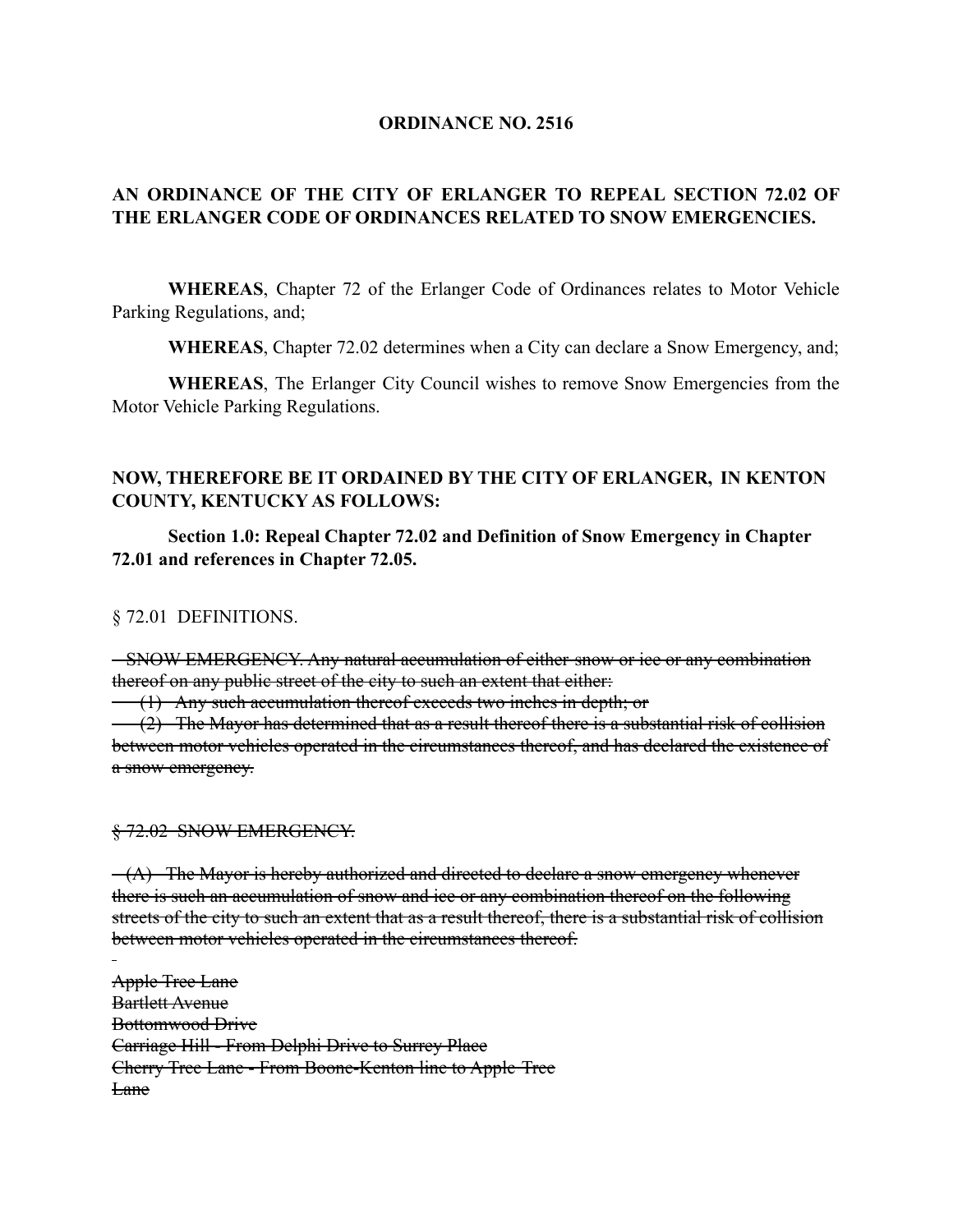Circlewood Drive Concord Drive - From Stevenson Road to Lambda Street Cowie Avenue - From McAlpin Avenue to Erlanger Road Crescent Avenue - From Erlanger Road to Division Street Deerchase Drive Delphi Drive - From Narrows Road to Carriage Hill Drive Division Street Erlanger Road Fieldcrest Avenue Forest Avenue - From Dixie Highway to Rankin Drive Graves Avenue - From Dixie Highway to Lori Drive Hallam Avenue Hayden Place Haywood Circle - From Turkeyfoot Road to Westwood Drive Hulbert Avenue - From Graves Avenue to Riggs Avenue Jacqueline Drive - From Concord Drive to Stevenson Road Lambda Street - From Concord Drive to Woodlyn Hills Drive Lindenwood Drive - From Turkeyfoot Road to Sagebrush Lane Lloyd Avenue Lori Drive - From Graves Avenue to McAlpin Avenue Lori Drive - From Rankin Drive to Sunset Avenue Mary Street MeAlpin Avenue Misty Creek Drive - From Turkeyfoot Road to Sagebrush Lane Northway Drive Perimeter Drive Rainbow Terrace Rankin Drive Ridgewood Drive - From Narrows Road to Circlewood Drive Riggs Avenue Sagebrush Lane - From Misty Creek Drive to Lindenwood **Drive** Sherbourne Drive Spring Valley Drive Sunset Avenue - From Dixie Highway to Lori Drive **Surrey Place** Sycamore Tree Lane Terrace Avenue Thorntree Drive Terrace Avenue Watson Road Westwood Drive Woodlyn Hills Drive - From Lambda Street to Turkeyfoot Road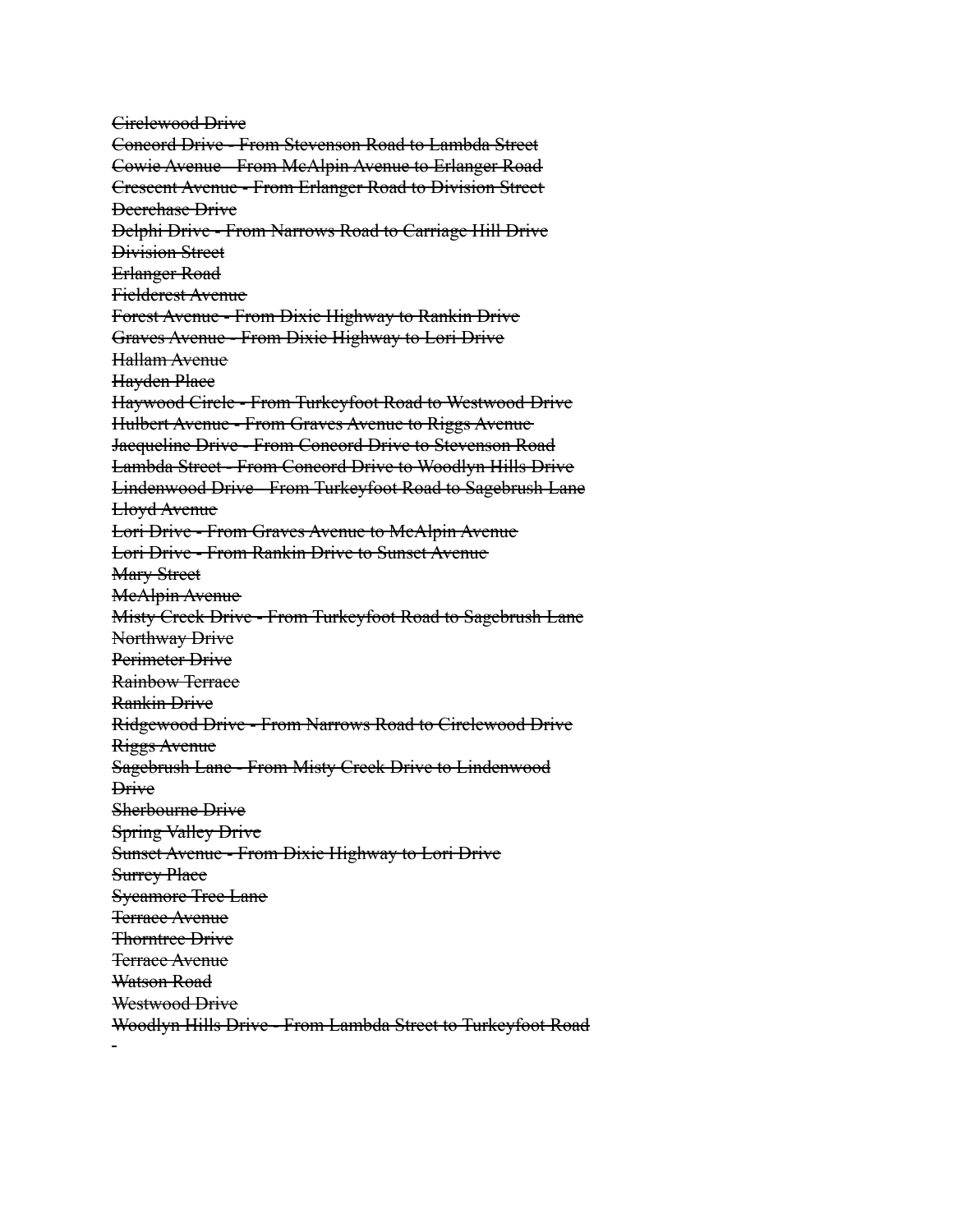(B) No person shall cause, permit, aid, assist, encourage or engage in the location of any motor vehicle upon the pavement or right-of-way of any portion of any street indicated in  $division (A) above at any time during which:$ 

(1) There is an accumulation of snow or ice upon any portion of such streets in excess of two inches in depth; or

 $(2)$  A snow emergency has been declared by the Mayor of the city.

§ 72.05 PROHIBITED PARKING ON DESIGNATED STREETS.

No person shall cause, permit, encourage, aid, assist or engage in the location of a parked motor vehicle on any of the following streets or places in the city, at the times and in the circumstances indicated:

Street or Place Time and Circumstances

All cul-de-sacs and contact the only during snow emergencies declared pursuant to  $\frac{8}{3}$ 72.02

Only during snow

Both sides of Ashmont Drive between Doe Ridge Drive and Lakemont Drive

Both sides of Buck Hill Drive, between Nelson Road and Doe Ridge Drive

Both sides of Cedar Tree Lane, from 3361 Cedar Tree Lane to the intersection thereof with Spruce Tree Lane

Both sides of Ashmont Drive between Doe Ridge Drive and Lakemont Drive

Both sides of Linwood Avenue from the driveway at 54 Linwood to the cul-de-sac at the end of Linwood

Both sides of Spruce Tree Lane, between Cedar Tree Lane and Tulip Tree Lane

Both sides of Tulip Tree Lane and Fir Tree Lane Only during snow

emergencies declared pursuant to § 72.02

Only during snow emergencies declared pursuant to § 72.02

Only during snow emergencies declared pursuant to § 72.02

Only during snow emergencies declared pursuant to § 72.02

Only during snow emergencies declared pursuant to  $\frac{6}{5}$ 72.02

Only during snow emergencies declared pursuant to § 72.02

emergencies declared pursuant to  $\frac{8}{3}$ 72.02